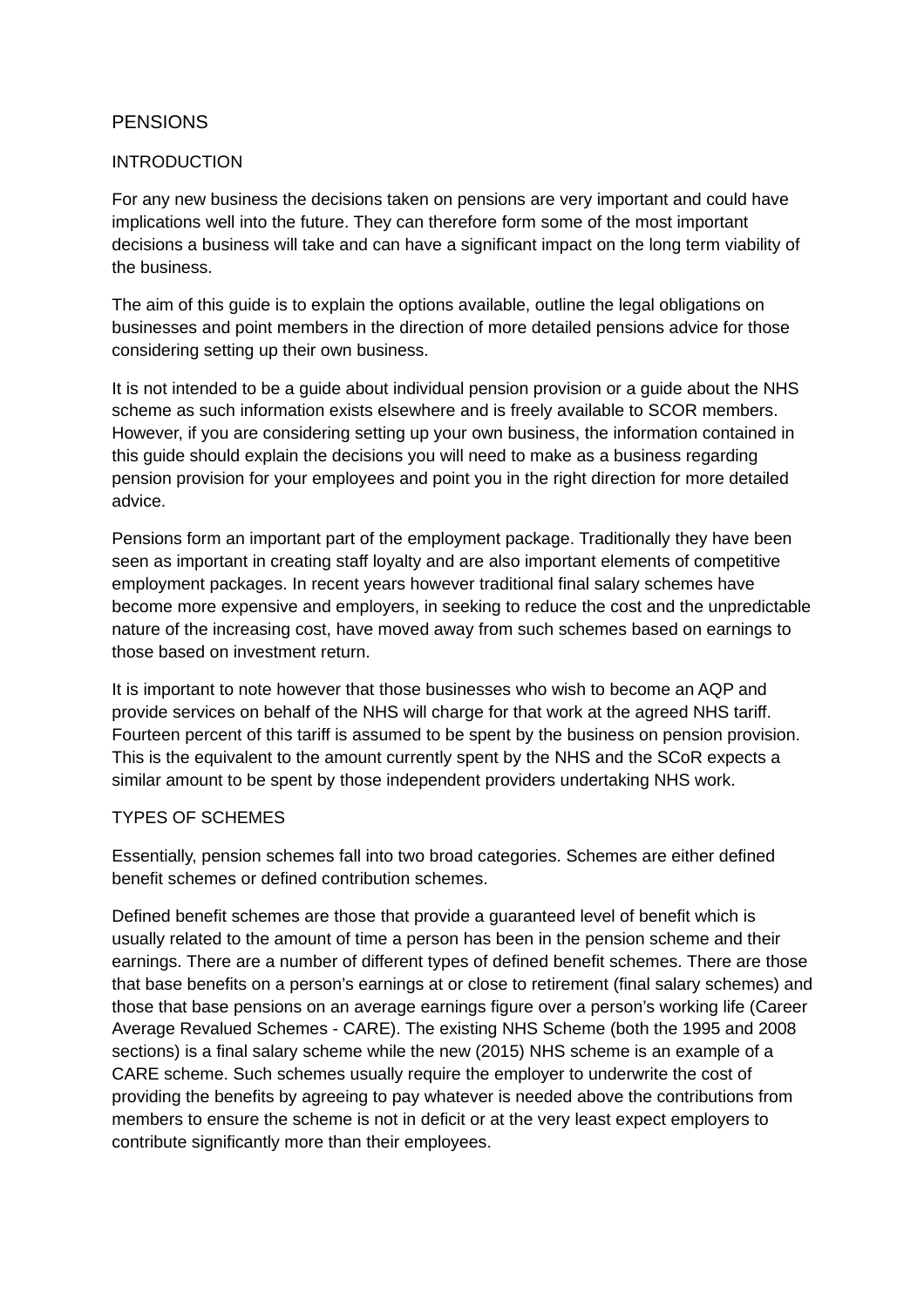It is this guarantee and the increased cost in recent years that has lead to many employers moving away from defined benefit schemes and replacing them with defined contribution schemes instead. In these schemes, pension benefits depend on the amount of money paid into the scheme by both the employer and the employee, the investment return generated and the charges applied by investment managers. There are no guarantees on the level of pension that will be paid and there is no commitment required from the employer to guarantee a level of benefit. Again there are various types of defined contribution schemes and individual personal pensions work on this basis. It is possible for defined contribution schemes to be set up covering more than one employer that are able to deliver economies of scale for employers and therefore potentially better pensions for the same cost for employees. SCoR would encourage members to investigate this possibility when considering pension provision and the auto-enrolment requirement described below for their employees.

# AUTO-ENROLMENT

The most important development in recent years regarding pensions has been the legal obligation placed on employers to auto-enrol their employees in a scheme approved for auto-enrolment purposes. The aim of the legislation is to encourage as many people as possible to take advantage of pension schemes provided by their employer while at the same time compelling employers to provide at the very minimum a basic level scheme which their employees must be automatically entered into placing the onus on them to opt out if that is what they wish.

The legislation sets out the basic minimum level of contribution that must be provided by employers and the timetable by which employers of various sizes must comply with the legislation.

SCoR is working with First Actuarial to make more detailed advice and assistance available to members who wish to set up their own business and more detailed information on autoenrolments is available on their website with the following link being particularly useful:

## <http://www.firstactuarial.co.uk/InfoCentre/f1rstbriefings>

where their briefings on auto-enrolment can be found. New NHS employees are automatically enrolled into the NHS scheme.

## REMAINING IN NHS SCHEME

Those businesses that wish to become an AQP and provide services on behalf of the NHS also have the option of becoming a contributing employer of the NHS scheme under the Government's "fair deal" arrangements. This means that for those employees who carry out NHS work they can remain in the NHS scheme if they are already members of this scheme. This will be particularly important for employees who are perhaps transferring from NHS employment. It enables them to continue to accrue benefits in the scheme with no break of service and avoids them having to leave the NHS scheme and become a deferred pensioner in that scheme (with pension then based on earnings and service at the time of leaving the scheme rather than at retirement) and make different arrangements for the future.

Members should investigate this possibility for their business as a first step towards providing pensions for their employees.